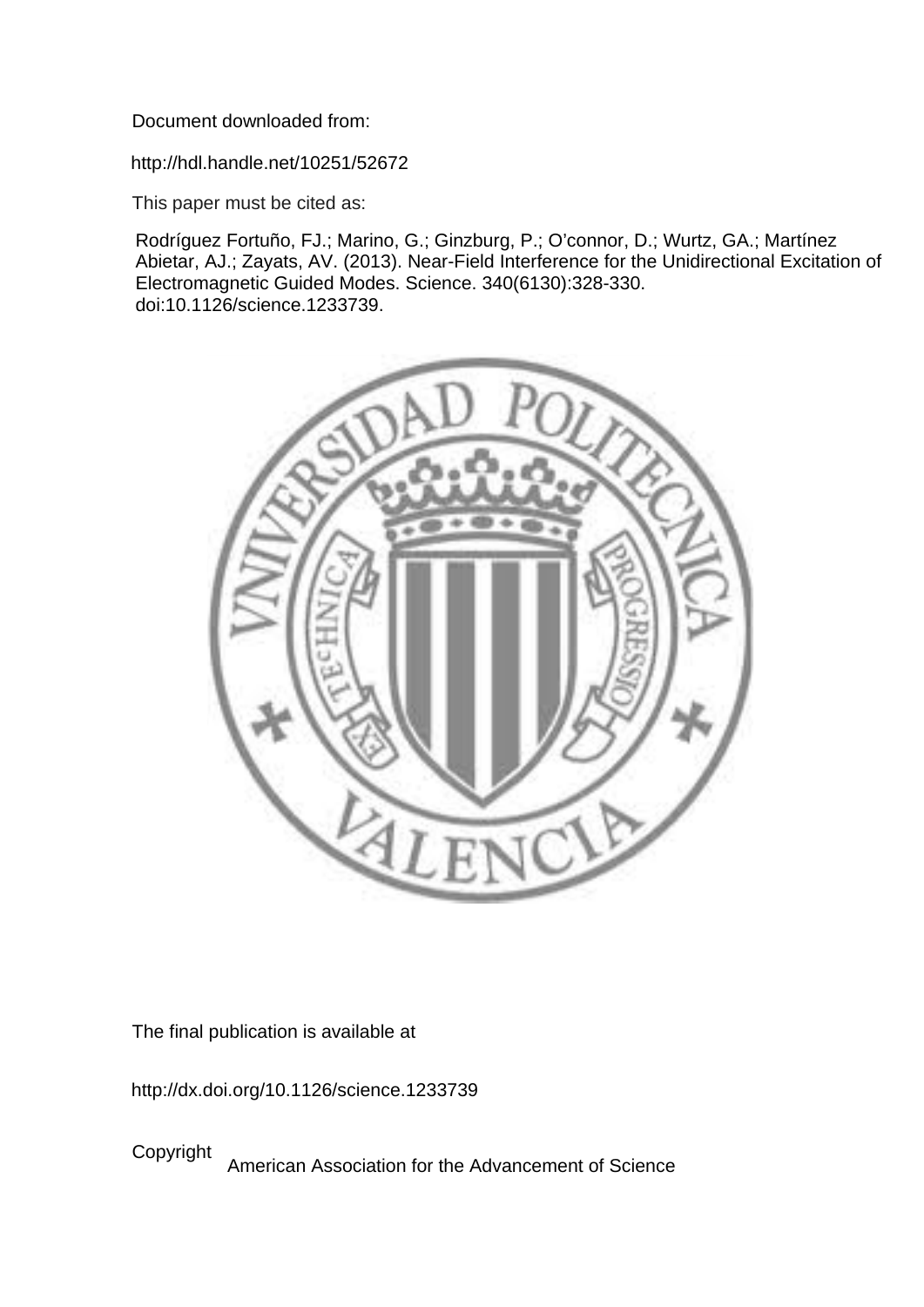## **Near field interference for the unidirectional excitation of electromagnetic guided modes**

Francisco J. Rodríguez-Fortuño<sup>1,2</sup>, Giuseppe Marino<sup>1</sup>, Pavel Ginzburg<sup>1</sup>, Daniel O'Connor<sup>1</sup>, Alejandro Martínez<sup>2</sup>, Gregory A. Wurtz<sup>1</sup> and Anatoly V. Zayats<sup>1</sup>

*<sup>1</sup> Department of Physics, King's College London, Strand, London WC2R 2LS, United Kingdom*

*<sup>2</sup> Nanophotonics Technology Center, Universitat Politècnica de València, Valencia 46022, Spain*

**Wave interference is a fundamental manifestation of the superposition principle with numerous applications. While in conventional optics interference occurs between waves undergoing different phase advances during propagation, we show that the vectorial structure of the near‐field of an emitter is essential for controlling its radiation as it interferes with itself on interaction with a mediating object. We demonstrate that the near field interference of a circularly polarized dipole results in the unidirectional excitation of guided electromagnetic modes in the near‐field, with no preferred far‐field radiation direction. By mimicking the dipole with a single illuminated slit in a gold film, we measured unidirectional surface‐plasmon excitation in a spatially symmetric structure. The surface wave direction is switchable with the polarization.**

Interference is the cornerstone of various phenomena in nature enabling numerous applications. In optics, it is intensively used in microscopy, stellar measurements, spectroscopy, and communication technologies, among many others, and is the basis behind the concepts of reflection, refraction and light bending (*1*, *2*). Typically, interference occurs due to the relative phase lag of different propagating waves. On the other hand, nanophotonics –the branch of optics studying the interaction of light with subwavelength nanoscale structures– deals inherently with phenomena that occur via near-field interactions before appreciable phase lags can be accumulated (*3*). A radiationless form of interference in the near field (*4*) is behind new exciting applications such as the focusing of evanescent components to achieve subwavelength resolution in imaging (*5*–*8*). Near field interference achieved through the full coherent control of the phase and amplitude of excitation light allows asymmetric spatial field localization (*9*, *10*) and selection of propagation paths at intersections of waveguides (*11*).

We demonstrate near field interference by considering a single source of radiation coupled to a mode with a vectorial structure of electromagnetic field. Using an additional degree of freedom provided by the vectorial character of the field, control over the near-field interference can be achieved. We show that an elliptically polarized dipole can produce destructive or constructive interference of different evanescent components in its near field, and as a result, excite electromagnetic modes in neighbouring material structures, such as dielectric and plasmonic waveguides and diffraction gratings, with a controlled directionality of propagation.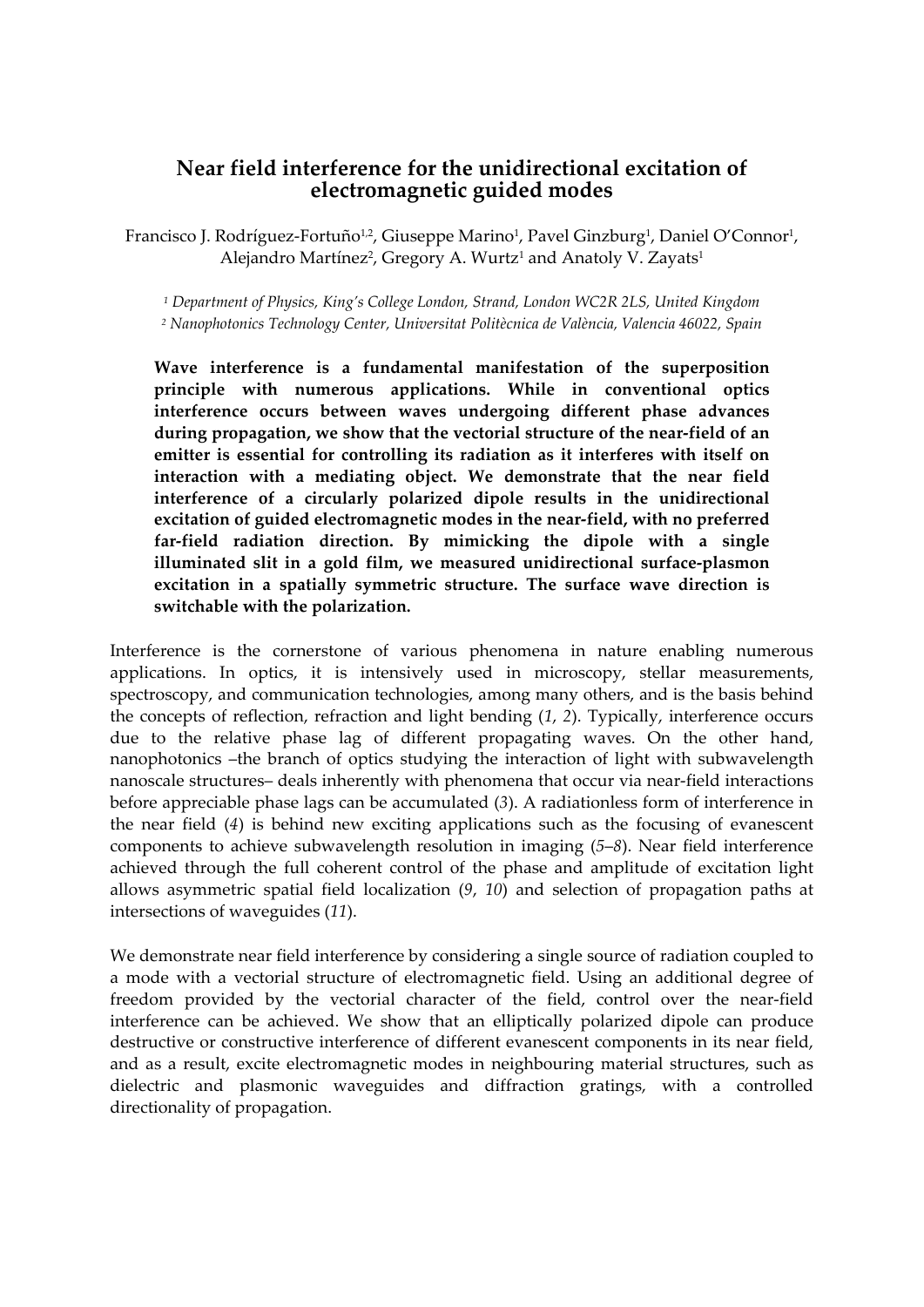

**Figure 1.** (A) Schematics of the circularly polarized dipole over a planar waveguiding structure (metal‐dielectric interface). A cross‐section of the calculated magnetic field distribution is overlaid at the surface of a metal ( $\varepsilon = -2 + 0.1$ i, d = 0.3 $\lambda$ ), showing the asymmetric excitation of SPPs. (B) Spatial frequency spectra of a circularly polarized (continuous line) and elliptically polarized (dashed line) dipole.

Recently, several solutions for the directional excitation of surface plasmon polariton (SPP) waves (*12*, *13*) have been proposed, including a backside illuminated slit near a surface Bragg grating (*14*), the use of asymmetric slanted gratings (*15*) and chirped gratings (*16*), tilted angle illumination of slits and gratings (*17*, *18*), or the illumination of nearby compact nanoantennas (*19*). Directional extraction of light from localized emitters with nanoantennas (*20*) has been demonstrated. All of the above approaches have a resonant nature and rely on the careful selection of the wavelength and geometrical parameters of the structure, with the direction of excitation determined by an asymmetry of the structure and/or the incident light direction. The directional coupling to planar dielectric photonic waveguides is typically achieved with diffraction gratings (*21*) carefully designed for a specific direction of excitation. Near field dipolar interference provides a fundamentally different approach to unidirectional guided wave excitation with broadband (nonresonant) characteristics and the opportunity to achieve polarization‐tuneable directionality.

The phenomenon of unidirectional excitation can be understood by considering a dipole placed at a subwavelength distance *d* from a waveguide surface, for example a dielectric slab or a single metal‐dielectric interface (Fig. 1A). The high spatial frequency components of the dipole radiation allow the excitation of guided modes in the waveguide. The fundamental principle behind the effect of unidirectionality is the selective vectorial excitation of the electrical field of the waveguide mode, depending on the emitted polarization. At the location of the waveguide immediately below the dipole, the vertically oriented component of the dipole is coupled to the transverse field of the electromagnetic mode, while the horizontal component of the dipole drives the longitudinal component. Both components have different amplitude and phase. A properly chosen polarization of the dipole will result in destructive interference in one prescribed direction and a mode propagating in the opposite direction.

Without restriction on the nature of waveguided modes, we consider a rigorous quantitative description based on phase‐matching conditions between the source dipole and the structure's modes. It is convenient to decompose the field of the dipole into spatial‐frequency components kx and ky (*3*). The full three dimensional (3D) treatment is described in (*22*). Here we discuss a two-dimensional (2D) case in which the dipole moment is defined per unit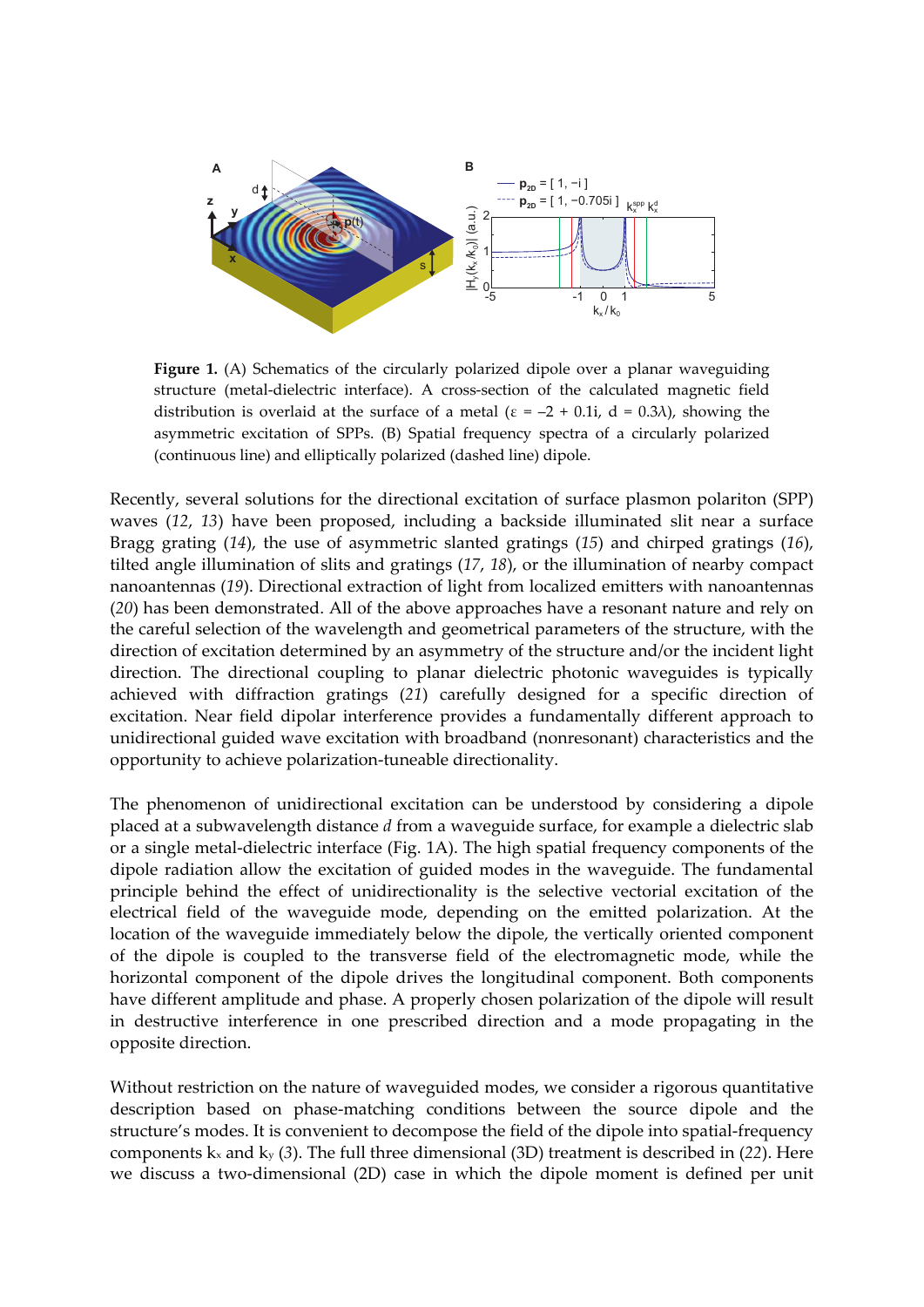length as  $p_{2D} = [p_x, p_z]$ , and the decomposition of its magnetic field can be written as  $H_y(x, z) = \int H_y(k_x, z)e^{ik_x x} dk_x$ , where

$$
H_{y}(k_{x}, z) = \frac{i\omega}{8\pi^{2}} \left[ p_{z} \frac{k_{x}}{k_{z}} \mp p_{x} \right] e^{ik_{z}|z|}, \tag{1}
$$

 $k_z = (k_0^2 - k_x^2)^{1/2}$  is the wavevector along z,  $\omega$  is the angular frequency,  $k_0 = \omega/c$ , and the phasor notation **H**(**r**,t) = Re[**H**(**r**)e‐iω<sup>t</sup> ] was used. The upper sign in Eq. 1 applies to z > zdipole while the lower sign applies to  $z < z$  dipole, where  $z$  dipole is the dipole coordinate. The  $H<sub>y</sub>$  components with  $-$ k<sub>0</sub>  $\lt$  k<sub>x</sub>  $\lt$  k<sub>0</sub> correspond to propagating plane waves forming an angle  $\theta = \sin^{-1}(k_x / k_0)$  with the z-axis, while the components with  $|k_x| > k_0$  are evanescent and present significantly only in the near field (for  $z \ll \lambda$ ).



**Figure 2.** Magnetic field distributions for a 2D circularly polarized dipole **p**<sub>2D</sub> = [1, −i] (A) radiating in free space, (B) exciting a dielectric waveguide mode (d =  $0.1\lambda$ ,  $\varepsilon$  =  $9 + 0.1i$ , s = 0.2 $\lambda$ ), and (C) exciting SPP mode (d = 0.3 $\lambda$ ,  $\varepsilon$  = -2 + 0.1i, s =  $\infty$ ). (D) Same as (C) but with a optimized elliptical dipole  $p_{2D} = [1, -0.705i]$  to minimize the SPP excitation in the opposite direction. Colour scale is the same for all plots.

The linear superposition of the two orthogonal dipole orientations  $p_x$  and  $p_z$  leads to both far‐field and near‐field interference. The dipole oriented along **z** has an odd parity of its spatial frequency spectrum  $H_y(kx)$ , while the opposite is true for the **x**-oriented dipole, which shows an even parity. This suggests that applying the superposition principle to these dipoles could result in a non-symmetric spatial-frequency distribution. The term  $(k_x/k_z)$  in Eq. (1) is real valued for propagating components and imaginary for evanescent ones. This means that in order to achieve destructive interference  $[H_y(kx) = 0]$  inside the light cone  $(k \times k_0)$ ,  $p \times$  and  $p \times$  should be in phase (linearly polarized). Remarkably, the interference can take place outside the light cone (k<sub>x</sub>>k<sub>0</sub>) when p<sub>x</sub> and p<sub>z</sub> are  $90^{\circ}$  out of phase. According to Eq. (1), for a circularly polarized dipole with  $\mathbf{p}_{2D} = p[1,-i]/\sqrt{2}$ , the spectral amplitude of the evanescent components with  $k_x > 0$  add up destructively, while for negative  $k_x$  both dipole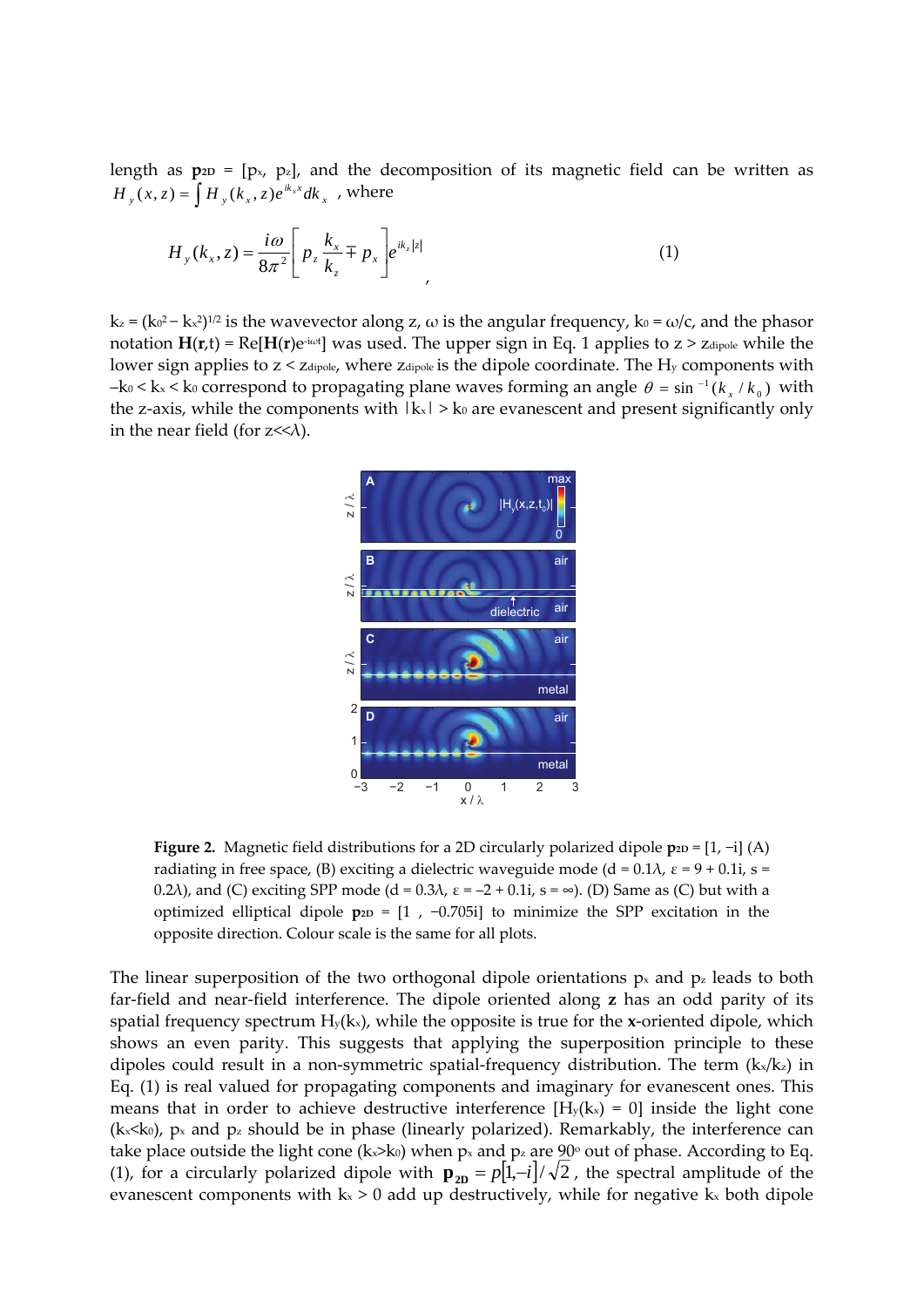components reinforce each other [Fig. 1(B)]. This near field interference effect is the basis for the selective directional excitation of guided modes by the evanescent components of the dipole field. The directional behaviour that emerges from the evanescent components is a quite counterintuitive result, considering that no preferred direction is observed for the propagating components of the circular dipole, as can be easily shown by noticing that the magnetic field radiated per unit angle, obtained by substituting  $k_x = k_0 \sin \theta$  into  $H_y(k_x, z)dk_x$  from Eq. (1), is given by  $H_y(\theta, z)d\theta = H_0e^{\mp i\theta}d\theta$ , which has a constant magnitude for all radiating angles  $\theta$ . From the directional behaviour of the evanescent components, it follows immediately that by placing a structure which supports bound propagating modes with an  $exp(\pm ik_x^m x)$  dependence (with  $k_x^m > k_0$ ) in the near field of this dipole, the modes propagating towards negative **x** will be dominantly excited over the modes propagating in the positive **x** direction with a ratio equal to that of the amplitudes of the corresponding evanescent wave components of the dipole  $R = \left| H_y(k_x^m) \right| / \left| H_y(-k_x^m) \right|$  $R = \left| H_{y} \left( k_{x}^{m} \right) \right| / \left| H_{y} \left( - k_{x}^{m} \right) \right|$  . The opposite directionality is observed if the direction of rotation of the dipole is reversed. The z‐ position of the dipole does not affect this ratio, since the evanescent decay,  $exp(ik_z z)$  in Eq. (1), affects the fields with both signs of  $k_x$  equally.

This effect has been demonstrated numerically for two different waveguides using the spectral decomposition of the dipole and the transfer matrix method (*23*). The first example is a dielectric slab of thickness  $s = 0.2\lambda$ , with permittivity  $\epsilon_d = 9 + 0.1i$ , placed at a distance d =  $0.1\lambda$  from the dipole. This slab has a bound waveguided mode that can propagate in opposite directions with the wavevector  $\pm k_x^d = \pm 1.965k_0$  [Fig. 1(B)]. Clearly, the mode with  $-k_x^d$  will be excited by the circular dipole with a much greater amplitude than the one with +  $k_x^d$  (amplitude ratio R = 13.4), resulting in unidirectional propagation of the mode within the slab [Fig. 2(B)]. The second example is a semi-infinite metallic medium with permittivity  $\varepsilon_m$  =  $-2 + 0.1$ i, placed at a distance d = 0.3 $\lambda$  from the circular dipole. The air-metal boundary supports counter-propagating SPP modes with wavevectors  $\pm k_x^{app} = \pm 1.41 k_0$  [Fig. 1(B)]. Only one of these modes is predominantly excited by the circular dipole (amplitude ratio  $R =$ 5.8), resulting in directional SPP propagation [Fig. 2(C)]. The lobes observed towards the upper right part of the figure correspond to far field radiation from the dipole and its reflection. Animated versions of Figs. 2(A‐D) are given in Movies S1‐S4.

In both presented examples, a residual non-zero amplitude is still observed for the modes with positive  $k<sub>x</sub>$ . This residual wave can be eliminated by using a dipole moment with different relative amplitudes in its x and z components (elliptical polarization). Relying on Eq. 1, it is possible to design a dipole with a spatial frequency spectrum such that the field is exactly zero for the mode which needs to be inhibited; e.g.,  $H_y(k_x^{spp}) = 0$  for the wavevector of the mode with positive  $k_x^{sp}$ . This is the case for  $\mathbf{p}_{2D}$  = [1, −0.705i] showing a zero value at exactly the SPP wavevector  $k_x^{app} = +1.41k_0$  [Fig. 1(B)]. The resulting truly unidirectional excitation of SPP wave is shown in Fig. 1(D), with no coupling to the "undesired" back propagating SPP mode. It must be noted that the finite lifetime of the SPPs due to the Ohmic losses causing broadening in the wavevector spectrum may result in some minor spurious excitation.

To experimentally demonstrate the concept, we show the directional excitation of SPPs on a smooth 50 nm gold film using a symmetric 130 nm wide slit illuminated with circularly polarized light. The slit plays the role of the 2D circularly polarized dipole, exciting SPPs on the nearby smooth metal film. 3D scenarios may be realized by considering single defects in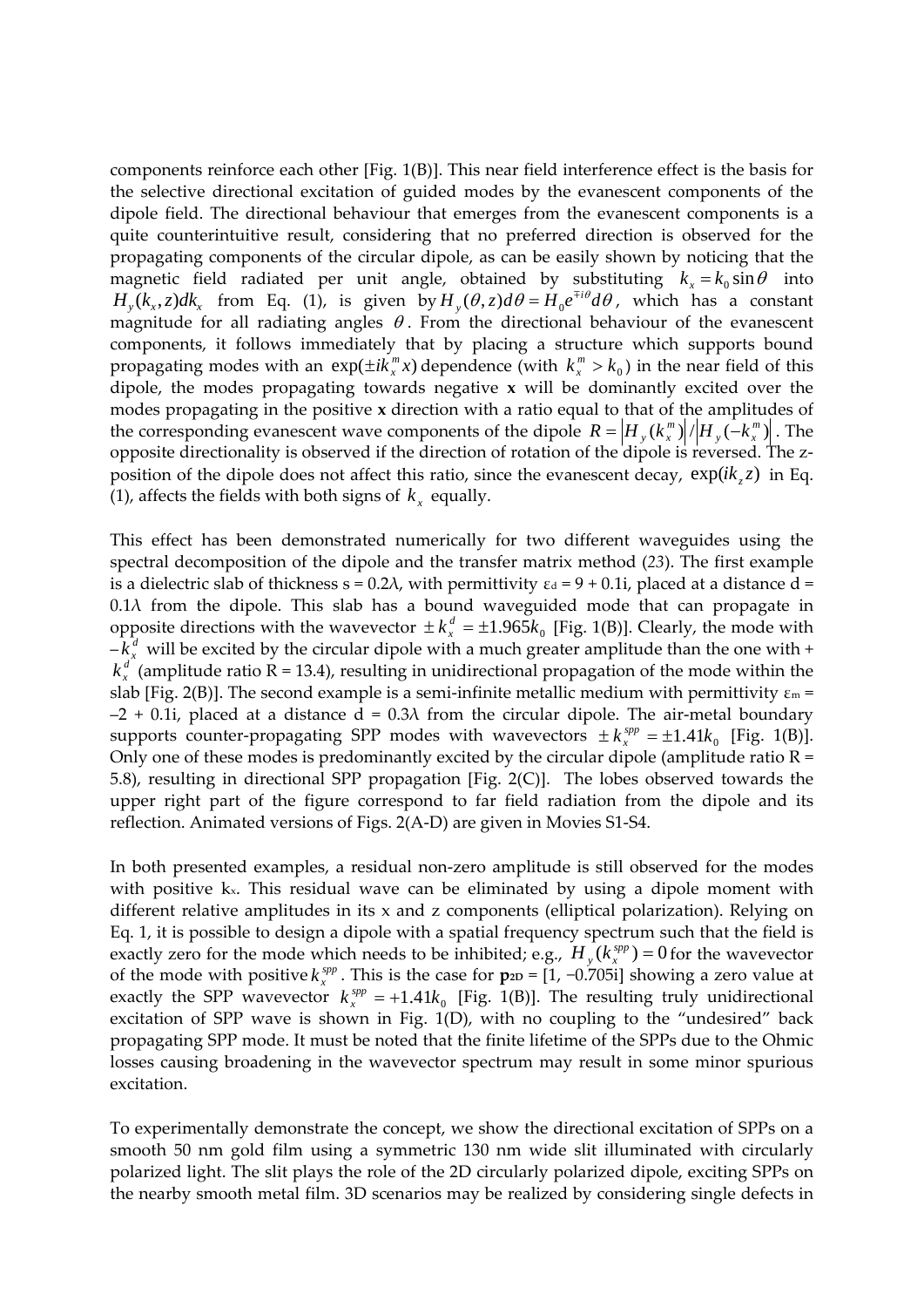a film (*24*) or a nanoparticle placed on a metal surface (*25*). Because the circular polarization of the dipole is required in a plane perpendicular to the metal surface (Fig. 1(A)), the illumination is chosen at a grazing angle along the slit length [Fig. 3(A)]. The leakage radiation of the SPPs into the glass substrate is recorded as bright spots on a CCD camera placed in a spatially filtered Fourier plane (Fig. S1). In the case of linear polarization, both SPPs are excited equally on both sides of the slit, while for left- and right-handed circular polarization, the SPPs are predominantly excited propagating to the right and left side of the slit, respectively [Fig. 3(C)].

A full set of polarization states were studied rotating a  $\lambda/4$  plate in a linearly polarized excitation beam [Fig. 3(D)]. For linear polarization  $(\lambda/4$  plate: 0, 90 and +90 degrees), the expected behaviour of equal excitation of SPPs on both sides of the slit is observed. However, for two circular polarizations of the incident light, SPPs are preferentially excited in one direction. Symmetry requires that the two SPP excitation curves are mirror images of each other, which is clearly observed in the experiment. Small deviations from theoretical predictions obtained for an ideal dipole can be expected to originate from the finite size and shape of the slit, whose dipolar behaviour is not equivalent for fields polarized across the slit and perpendicularly to it. This prevents achieving full directionality and contributes to the observed background intensity [Fig. 3(D)]. A complete control of the polarization ellipse of incoming light (*10*, *11*) would optimize the device performance, which following symmetry considerations (*22*) could potentially achieve a 1:0 contrast ratio. Similarly, directional SPP excitation can be achieved with a slit grating using the same approach (Fig. S2).



**Figure 3**. (A) Schematics of the experiment: a plane wave is incident at nearly grazing angle (70 degrees) onto a slit in a metal film. (B) Scanning electron micrograph of the slit. (C) Spatially filtered Fourier plane images of the SPP leakage radiation collected from the sample for different polarization states of the illuminating light. The bright spots correspond to the points on the SPP wavevector arc for the Au/air interface with ky matching the incident wavevector. (D) Experimental (solid lines) and simulated (dashed lines) dependences of the intensity of left and right excited SPPs on the polarization of the illuminating light.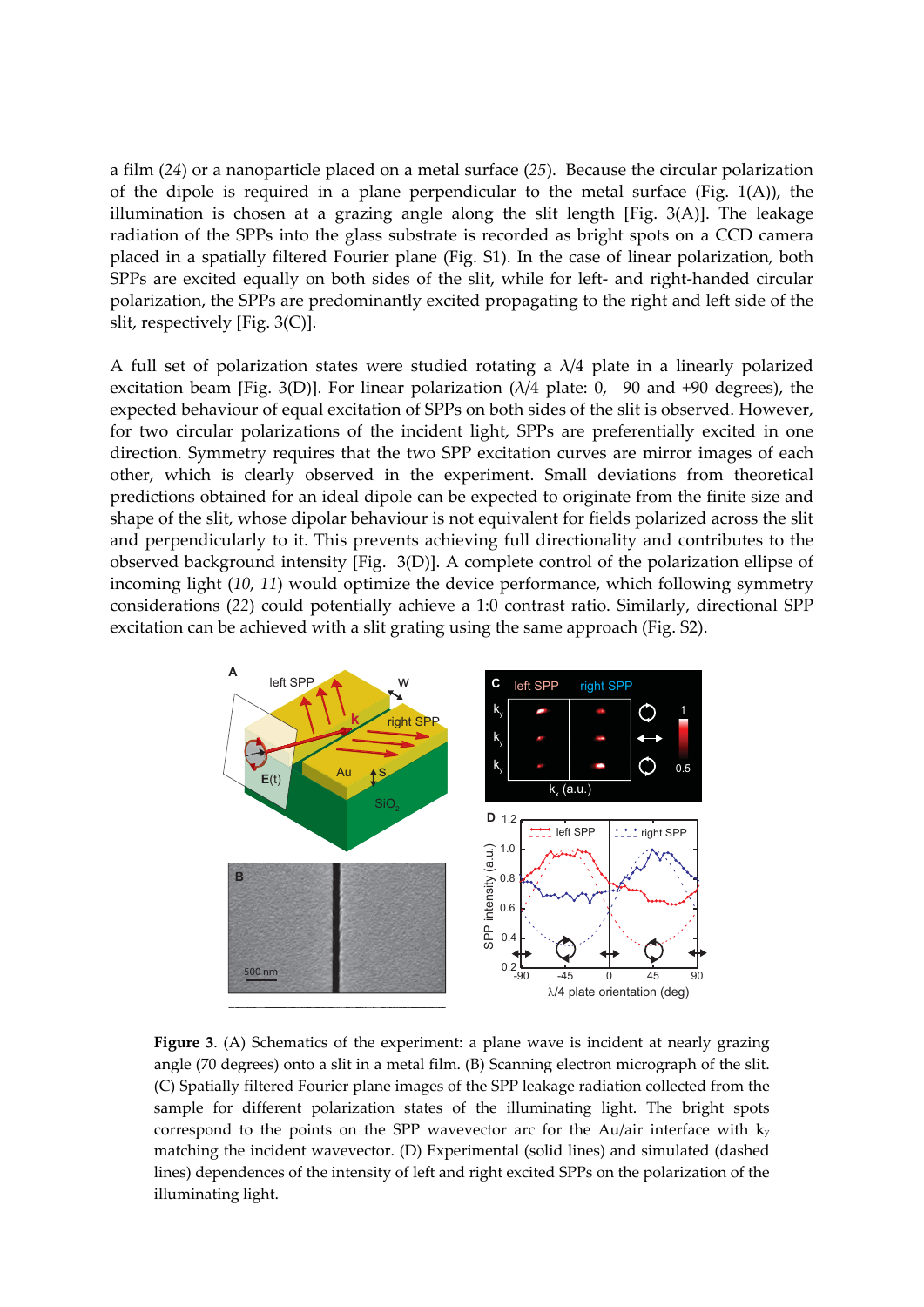We have described a fundamental example of vectorial near field interference using a simple circularly or elliptically polarized dipole to achieve directional broadband excitation of guided modes. The underlying physics holds potential and wide applicability to other optical processes. Useful applications may be in the excitation of photonic guided modes exhibiting directional dependence with the direction of the input circularly polarized light, enabling compact nanoscale light sources that could efficiently absorb incoming illumination and couple it to the modes of Si‐photonic or plasmonic guides in a desired single direction. It also opens exciting possibilities for directional switching, polarization sorting, and processing of polarization‐encoded information, including polarization entangled optical qubits.

**Acknowledgements:** This work has been supported in part by EPSRC (grant EP/H000917/2). F. J. Rodríguez‐Fortuño acknowledges support from grant FPI of GV. A. Martínez acknowledges financial support from Spanish government (contracts Consolider EMET CSD2008‐00066 and TEC2011‐28664‐C02‐02). P. Ginzburg acknowledges the Royal Society for a Newton International Fellowship.

## **References and Notes**

- 1. N. Yu *et al.*, *Science* **334**, 333–337 (2011).
- 2. X. Ni, N. K. Emani, A. V Kildishev, A. Boltasseva, V. M. Shalaev, *Science* **335**, 427 (2012).
- 3. L. Novotny, B. Hecht, *Principles of Nano‐Optics* (Cambridge University Press, 2011).
- 4. R. Merlin, *Science* **317**, 927–929 (2007).
- 5. J. B. Pendry, *Phys. Rev. Lett.* **85**, 3966–3969 (2000).
- 6. L. E. Helseth, *Opt. Commun.* **281**, 1981–1985 (2008).
- 7. G. V. Eleftheriades, A. M. H. Wong, *IEEE Microw. Wirel. Co.* **18**, 236–238 (2008).
- 8. J. Y. Lee *et al.*, *Nature* **460**, 498–501 (2009).
- 9. M. Stockman, S. Faleev, D. Bergman, *Phys. Rev. Lett.* **88**, 067402 (2002).
- 10. M. Aeschlimann *et al.*, *New Journal of Physics* **14**, 033030 (2012).
- 11. M. Sukharev, T. Seideman, *Nano Lett.* **6**, 715–719 (2006).
- 12. W. L. Barnes, A. Dereux, T. W. Ebbesen, *Nature* **424**, 824–830 (2003).
- 13. J. a Schuller *et al.*, *Nat. Mater.* **9**, 193–204 (2010).
- 14. H. Kim, B. Lee, *Plasmonics* **4**, 153–159 (2009).
- 15. N. Bonod, E. Popov, L. Li, B. Chernov, *Opt. Express* **15**, 11427–11432 (2007).
- 16. J.‐S. Bouillard, S. Vilain, W. Dickson, G. A. Wurtz, A. V Zayats, *Scientific reports* **2**, 829 (2012).
- 17. X. Li, Q. Tan, B. Bai, G. Jin, *Appl. Phys. Lett.* **98**, 251109 (2011).
- 18. I. P. Radko *et al.*, *Opt. Express* **17**, 7228–7232 (2009).
- 19. Y. Liu *et al.*, *Nano Lett.* **12**, 4853–4858 (2012).
- 20. A. G. Curto *et al.*, *Science* **329**, 930–933 (2010).